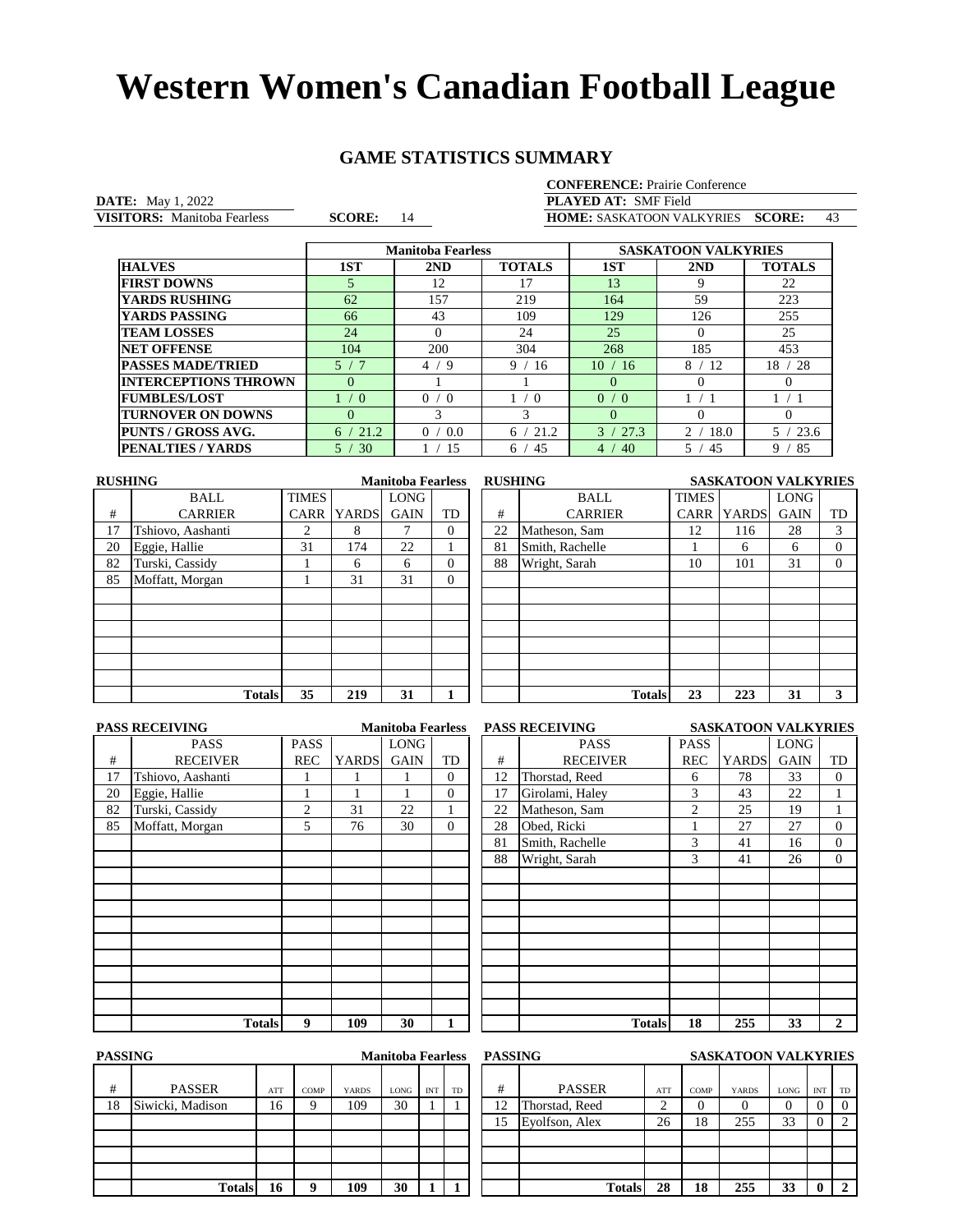## **GAME STATISTICS SUMMARY**

### **VISITORS:** Manitoba Fearless **HOME:** SASKATOON VALKYRIES

**Totals 5 5**

| <b>PUNTING</b>  |                                      |                                |                |                                    |                        |                          |                 | <b>PUNTING</b>                        |                                  |                  |                             |                  |              |
|-----------------|--------------------------------------|--------------------------------|----------------|------------------------------------|------------------------|--------------------------|-----------------|---------------------------------------|----------------------------------|------------------|-----------------------------|------------------|--------------|
|                 |                                      |                                | <b>GROSS</b>   | <b>NET</b>                         |                        |                          |                 |                                       |                                  | <b>GROSS</b>     | <b>NET</b>                  |                  |              |
| #               | <b>KICKER</b>                        | NO                             | <b>YDS</b>     | <b>YDS</b>                         | LONG                   | S                        | #               | <b>KICKER</b>                         | NO                               | <b>YDS</b>       | <b>YDS</b>                  | <b>LONG</b>      | S            |
| $\overline{2}$  | Dyce, Brooklyn                       | 6                              | 127            | 98                                 | 36                     | $\Omega$                 | 22              | Matheson, Sam                         | 5                                | 118              | 120                         | 29               | $\Omega$     |
|                 |                                      |                                |                |                                    |                        |                          |                 |                                       |                                  |                  |                             |                  |              |
|                 | <b>Totals</b>                        | 6                              | 127            | 98                                 | 36                     | $\bf{0}$                 |                 | <b>Totals</b>                         | 5                                | 118              | 120                         | 29               | $\bf{0}$     |
|                 |                                      |                                |                |                                    |                        |                          |                 |                                       |                                  |                  |                             |                  |              |
|                 | <b>PUNT RETURNS</b>                  |                                |                |                                    |                        |                          |                 | <b>PUNT RETURNS</b>                   |                                  |                  |                             |                  |              |
| #<br>17         | <b>RETURNER</b>                      | NO                             |                | <b>YARDS</b><br>$-2$               | LONG<br>$\overline{2}$ | TD                       | #               | <b>RETURNER</b>                       | N <sub>O</sub><br>$\overline{c}$ |                  | <b>YARDS</b><br>29          | LONG<br>15       | TD           |
| 85              | Tshiovo, Aashanti<br>Moffatt, Morgan | $\overline{2}$<br>$\mathbf{1}$ |                | $\mathbf{0}$                       | $\overline{0}$         | $\theta$<br>$\mathbf{0}$ | 85              | Murphy, Kelsey                        |                                  |                  |                             |                  | $\mathbf{0}$ |
|                 |                                      |                                |                |                                    |                        |                          |                 |                                       |                                  |                  |                             |                  |              |
|                 |                                      |                                |                |                                    |                        |                          |                 |                                       |                                  |                  |                             |                  |              |
|                 |                                      |                                |                |                                    |                        |                          |                 |                                       |                                  |                  |                             |                  |              |
|                 |                                      |                                |                |                                    |                        |                          |                 |                                       |                                  |                  |                             |                  |              |
|                 | <b>Totals</b>                        | 3                              |                | $-2$                               | $\boldsymbol{2}$       | $\bf{0}$                 |                 | <b>Totals</b>                         | 2                                |                  | 29                          | 15               | $\bf{0}$     |
| <b>KICK OFF</b> |                                      |                                |                |                                    |                        |                          |                 | <b>KICK OFF</b>                       |                                  |                  |                             |                  |              |
|                 |                                      |                                | <b>GROSS</b>   | $\operatorname{NET}$               |                        |                          |                 |                                       |                                  | <b>GROSS</b>     | <b>NET</b>                  |                  |              |
| $\#$            | <b>KICKER</b>                        | N <sub>O</sub>                 | <b>YDS</b>     | <b>YDS</b>                         | <b>LONG</b>            | $\,$ S                   | $\#$            | <b>KICKER</b>                         | N <sub>O</sub>                   | <b>YDS</b>       | <b>YDS</b>                  | <b>LONG</b>      | S            |
| $\overline{2}$  | Dyce, Brooklyn                       | 3                              | 98             | 63                                 | 40                     | $\mathbf{0}$             | 25              | Lundquist, Drew                       | 7                                | 266              | 182                         | 45               | $\mathbf{0}$ |
|                 |                                      |                                |                |                                    |                        |                          |                 |                                       |                                  |                  |                             |                  |              |
|                 |                                      |                                |                |                                    |                        |                          |                 |                                       |                                  |                  |                             |                  |              |
|                 | <b>Totals</b>                        | $\mathbf{3}$                   | 98             | 63                                 | 40                     | $\bf{0}$                 |                 | <b>Totals</b>                         | 7                                | 266              | 182                         | 45               | $\bf{0}$     |
|                 | <b>KICK OFF RETURNS</b>              |                                |                |                                    |                        |                          |                 | <b>KICK OFF RETURNS</b>               |                                  |                  |                             |                  |              |
| #               | <b>RETURNER</b>                      | N <sub>O</sub>                 |                | <b>YARDS</b>                       | LONG                   | TD                       | $^{\#}$         | <b>RETURNER</b>                       | N <sub>O</sub>                   |                  |                             | YARDS LONG       | TD           |
| 11              | Hargrave, Brenna                     | $\tau$                         |                | 84                                 | 22                     | $\theta$                 | 8               | Sader, Makayla                        | 1                                |                  | 16                          | 16               | $\mathbf{0}$ |
|                 |                                      |                                |                |                                    |                        |                          | 28              | Obed, Ricki                           | $\mathbf{1}$                     |                  | 19                          | 19               | $\mathbf{0}$ |
|                 |                                      |                                |                |                                    |                        |                          |                 |                                       |                                  |                  |                             |                  |              |
|                 |                                      |                                |                |                                    |                        |                          |                 |                                       |                                  |                  |                             |                  |              |
|                 |                                      |                                |                |                                    |                        |                          |                 |                                       |                                  |                  |                             |                  |              |
|                 | <b>Totals</b>                        | $\overline{7}$                 |                | 84                                 | 22                     | $\bf{0}$                 |                 | <b>Totals</b>                         | $\overline{2}$                   |                  | 35                          | 19               | $\bf{0}$     |
|                 |                                      |                                |                |                                    |                        |                          |                 |                                       |                                  |                  |                             |                  |              |
|                 | <b>FIELD GOALS</b>                   |                                |                |                                    |                        |                          |                 | <b>FIELD GOALS</b>                    |                                  |                  |                             |                  |              |
| $\#$            | <b>KICKER</b>                        | TRIED                          |                | GOOD                               | <b>TYDS LONG</b>       |                          | #               | <b>KICKER</b>                         | TRIED                            |                  | GOOD                        | <b>TYDS LONG</b> |              |
|                 |                                      |                                |                |                                    |                        |                          | 25<br>82        | Lundquist, Drew<br>McCorriston, Grace | 1<br>1                           |                  | 1<br>1                      | 29<br>19         | 29<br>19     |
|                 |                                      |                                |                |                                    |                        |                          |                 |                                       |                                  |                  |                             |                  |              |
|                 | <b>Totals</b>                        | $\bf{0}$                       |                | $\bf{0}$                           | $\bf{0}$               | $\bf{0}$                 |                 | <b>Totals</b>                         | $\overline{2}$                   |                  | $\mathbf{2}$                | 48               | 29           |
|                 |                                      |                                |                |                                    |                        |                          |                 |                                       |                                  |                  |                             |                  |              |
|                 | <b>MISSED FIELD GOALS</b>            |                                | <b>GROSS</b>   |                                    |                        |                          |                 | <b>MISSED FIELD GOALS</b>             |                                  | <b>GROSS</b>     |                             |                  |              |
| #               | <b>KICKER</b>                        | NO.                            | <b>YDS</b>     | $\operatorname{NET}$<br><b>YDS</b> | <b>LONG</b>            | $\,$ S                   | #               | <b>KICKER</b>                         | NO                               | <b>YDS</b>       | $\operatorname{NET}$<br>YDS | LONG             | S            |
|                 |                                      |                                |                |                                    |                        |                          | $\overline{25}$ | Lundquist, Drew                       | $\boldsymbol{0}$                 | $\boldsymbol{0}$ | $\mathbf{0}$                | $\overline{0}$   | $\mathbf{0}$ |
|                 |                                      |                                |                |                                    |                        |                          | 82              | McCorriston, Grace                    | $\mathbf{0}$                     | $\boldsymbol{0}$ | $\overline{0}$              | $\overline{0}$   | $\mathbf{0}$ |
|                 |                                      |                                |                |                                    |                        |                          |                 |                                       |                                  |                  |                             |                  |              |
|                 | <b>Totals</b>                        | $\bf{0}$                       | $\bf{0}$       | $\bf{0}$                           | $\bf{0}$               | $\bf{0}$                 |                 | <b>Totals</b>                         | $\bf{0}$                         | $\bf{0}$         | $\bf{0}$                    | $\bf{0}$         | $\bf{0}$     |
|                 | <b>MISSED FIELD GOAL RETURNS</b>     |                                |                |                                    |                        |                          |                 | <b>MISSED FIELD GOAL RETURNS</b>      |                                  |                  |                             |                  |              |
| #               | <b>RETURNER</b>                      | N <sub>O</sub>                 |                | <b>YARDS</b>                       | LONG                   | TD                       | #               | <b>RETURNER</b>                       | NO.                              |                  |                             | YARDS LONG       | TD           |
|                 |                                      |                                |                |                                    |                        |                          |                 |                                       |                                  |                  |                             |                  |              |
|                 |                                      |                                |                |                                    |                        |                          |                 |                                       |                                  |                  |                             |                  |              |
|                 |                                      |                                |                |                                    |                        |                          |                 |                                       |                                  |                  |                             |                  |              |
|                 | <b>Totals</b>                        | $\bf{0}$                       |                | $\bf{0}$                           | $\bf{0}$               | $\bf{0}$                 |                 | <b>Totals</b>                         | $\bf{0}$                         |                  | $\bf{0}$                    | $\bf{0}$         | $\bf{0}$     |
|                 | <b>CONVERTS (1 POINT)</b>            |                                |                |                                    |                        |                          |                 | <b>CONVERTS (1 POINT)</b>             |                                  |                  |                             |                  |              |
|                 | <b>KICKER</b><br>$\#$                |                                | <b>TRIED</b>   |                                    | GOOD                   |                          |                 | <b>KICKER</b><br>#                    |                                  | TRIED            |                             | GOOD             |              |
|                 | $\overline{2}$<br>Dyce, Brooklyn     |                                | $\overline{c}$ |                                    | $\sqrt{2}$             |                          |                 | 25<br>Lundquist, Drew                 |                                  | $\sqrt{2}$       |                             | $\overline{c}$   |              |
|                 |                                      |                                |                |                                    |                        |                          |                 | McCorriston, Grace<br>82              |                                  | 3                |                             | $\mathfrak{Z}$   |              |

**Totals**

**2 2**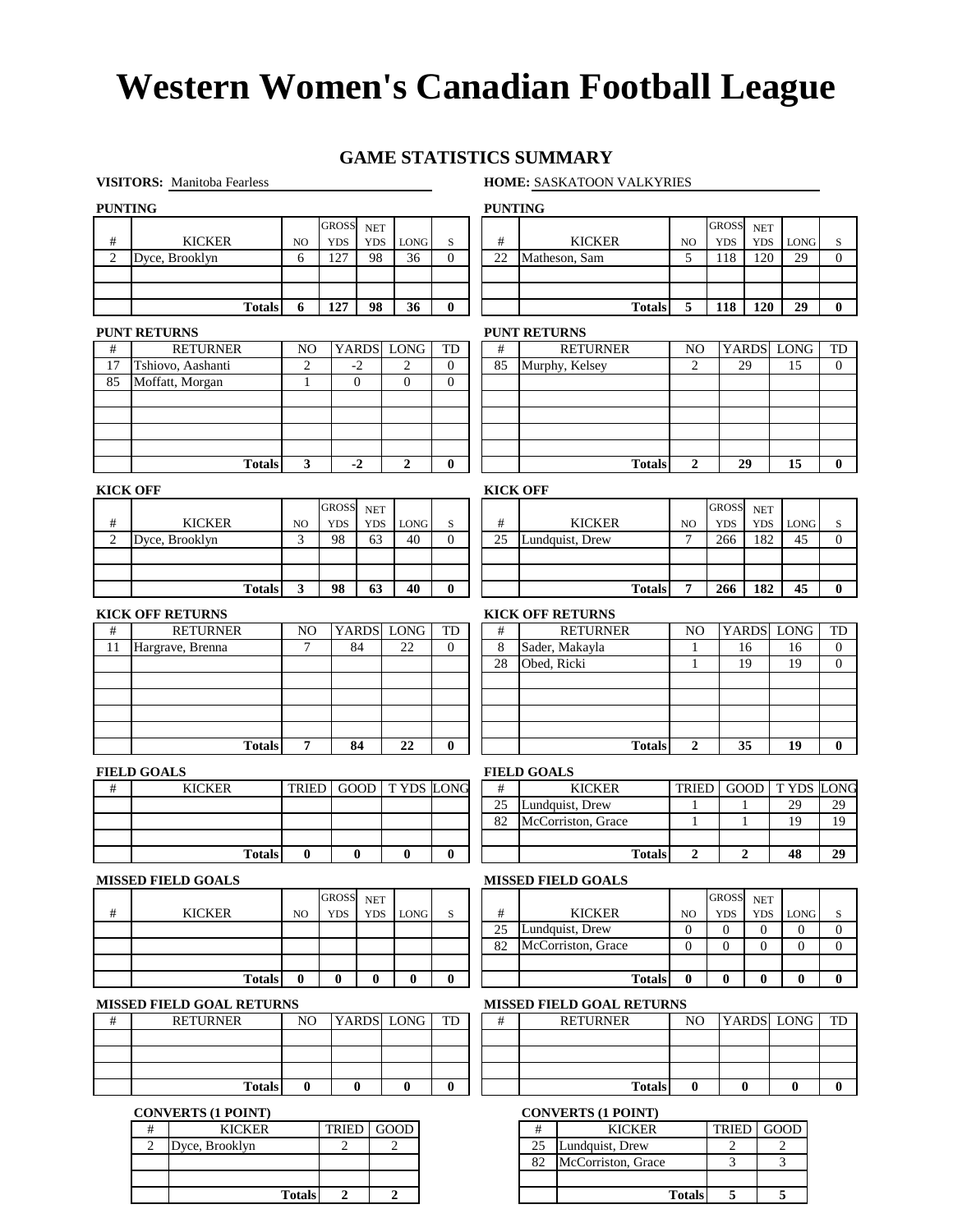# **GAME STATISTICS SUMMARY**

| <b>VISITORS:</b> Manitoba Fearless |  |  |
|------------------------------------|--|--|
|------------------------------------|--|--|

| $\#$             |                     | <b>PLAYER</b>   |                  | TD               | ${\rm FG}$       | <b>SINGLE</b> | C <sub>1</sub> | C <sub>2</sub> | <b>TOTAL</b> |
|------------------|---------------------|-----------------|------------------|------------------|------------------|---------------|----------------|----------------|--------------|
|                  |                     |                 |                  |                  |                  |               |                |                |              |
| $\boldsymbol{2}$ | Dyce, Brooklyn      |                 |                  |                  |                  |               | $\mathfrak{2}$ |                | 2            |
| 20               | Eggie, Hallie       |                 |                  |                  |                  |               |                |                | 6            |
| 82               | Turski, Cassidy     |                 |                  |                  |                  |               |                |                | 6            |
|                  |                     |                 |                  |                  |                  |               |                |                |              |
|                  |                     |                 |                  |                  |                  |               |                |                |              |
|                  |                     |                 |                  |                  |                  |               |                |                |              |
|                  |                     |                 |                  |                  |                  |               |                |                |              |
|                  |                     |                 |                  |                  |                  |               |                |                |              |
|                  |                     |                 |                  |                  |                  |               |                |                |              |
|                  |                     |                 |                  |                  |                  |               |                |                |              |
|                  |                     |                 |                  |                  |                  |               |                |                |              |
|                  |                     |                 |                  |                  |                  |               |                |                |              |
|                  |                     |                 |                  |                  |                  |               |                |                |              |
|                  |                     |                 |                  |                  |                  |               |                |                |              |
|                  |                     |                 |                  |                  |                  |               |                |                |              |
|                  | <b>TEAM SCORING</b> | <b>SAFETIES</b> | $\boldsymbol{0}$ |                  |                  |               |                |                |              |
| <b>TOTAL</b>     |                     |                 | $\boldsymbol{0}$ | $\boldsymbol{2}$ | $\boldsymbol{0}$ | $\bf{0}$      | $\overline{2}$ | $\bf{0}$       | 14           |

### **HOME:** SASKATOON VALKYRIES

| $\#$         |                     | <b>PLAYER</b>   | TD             | FG           | <b>SINGLE</b> | C1             | C <sub>2</sub> | <b>TOTAL</b>   |
|--------------|---------------------|-----------------|----------------|--------------|---------------|----------------|----------------|----------------|
| 17           | Girolami, Haley     |                 | 1              |              |               |                |                | 6              |
| 22           | Matheson, Sam       |                 | $\overline{4}$ |              |               |                |                | 24             |
| 25           | Lundquist, Drew     |                 |                |              |               | $\overline{2}$ |                | 5              |
| 82           | McCorriston, Grace  |                 |                |              |               | 3              |                | 6              |
|              |                     |                 |                |              |               |                |                |                |
|              |                     |                 |                |              |               |                |                |                |
|              |                     |                 |                |              |               |                |                |                |
|              |                     |                 |                |              |               |                |                |                |
|              |                     |                 |                |              |               |                |                |                |
|              |                     |                 |                |              |               |                |                |                |
|              |                     |                 |                |              |               |                |                |                |
|              |                     |                 |                |              |               |                |                |                |
|              |                     |                 |                |              |               |                |                |                |
|              |                     |                 |                |              |               |                |                |                |
|              |                     |                 |                |              |               |                |                |                |
|              | <b>TEAM SCORING</b> | <b>SAFETIES</b> |                |              |               |                |                | $\overline{c}$ |
| <b>TOTAL</b> |                     |                 | 5              | $\mathbf{2}$ | $\bf{0}$      | 5              | $\bf{0}$       | 43             |

### **QUARTER SCORES**

| <b>QUARTER</b>  | 1st QTR  | 2nd QTR  | 3rd QTR                  | 4th QTR  | OТ | <b>FINAL</b> |
|-----------------|----------|----------|--------------------------|----------|----|--------------|
| <b>VISITORS</b> |          |          | $\overline{\phantom{0}}$ | 14       | 14 | 14           |
| <b>HOME</b>     | 10<br>10 | 16<br>26 | 33                       | 10<br>43 | 43 | 43           |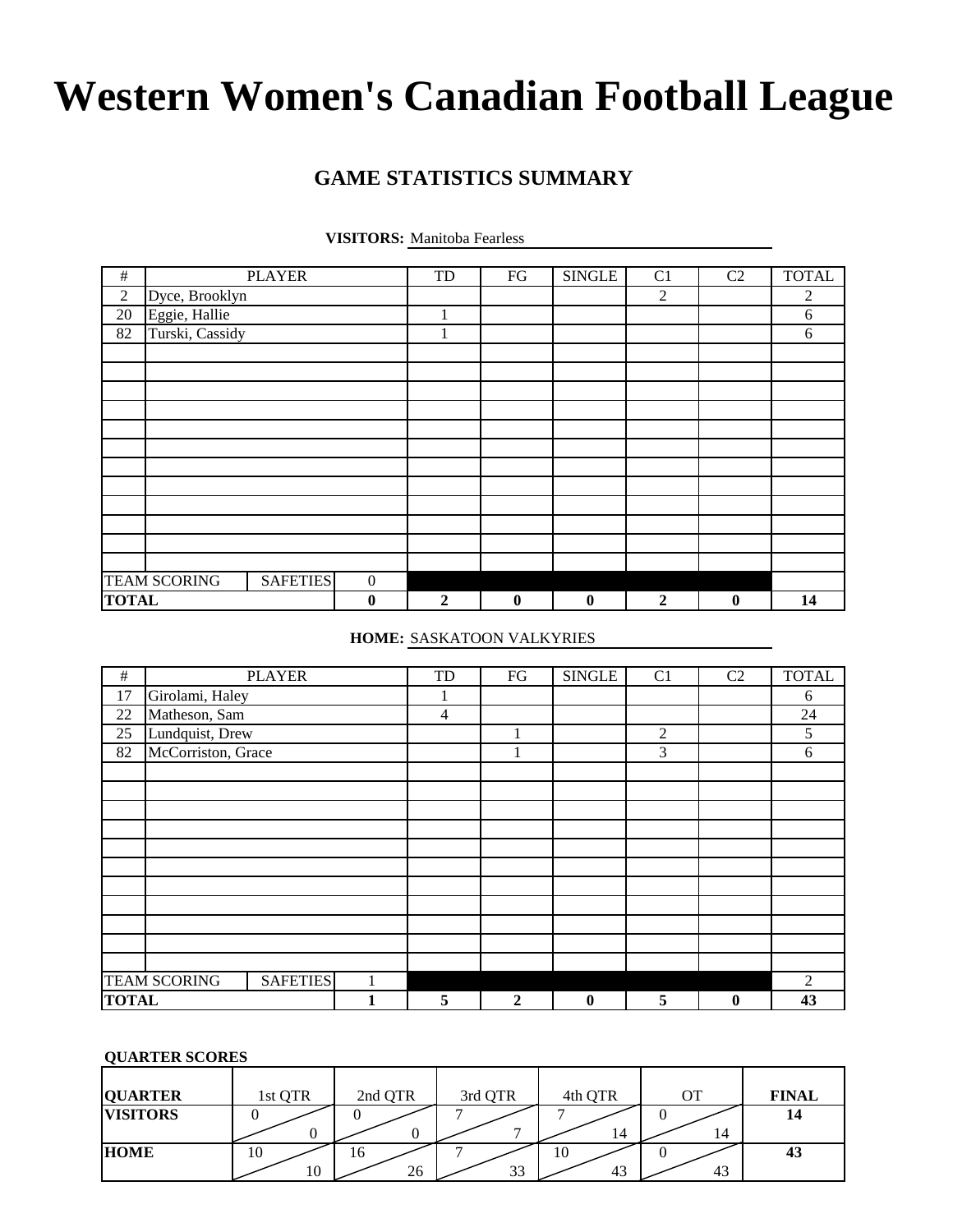# **OFFICIAL SCORE SHEET**

| <b>DATE:</b> May 1, 2022          | <b>CONFERENCE:</b> Prairie Conference |
|-----------------------------------|---------------------------------------|
| <b>VISITOR:</b> Manitoba Fearless | <b>HOME: SASKATOON VALKYRIES</b>      |
| <b>LOCATION SMF Field</b>         | <b>TIME:</b> 1:00 PM                  |

HOME: SASKATOON VALKYRIES **TIME:** 1:00 PM

**GAME SCORING SUMMARY**

|                         |          | <b>SASKATOON VALKYRIES</b> |                |                     |           | <b>Manitoba Fearless</b> |                |       |                         |         |  |  |  |  |
|-------------------------|----------|----------------------------|----------------|---------------------|-----------|--------------------------|----------------|-------|-------------------------|---------|--|--|--|--|
|                         |          |                            |                | Type of             |           |                          |                |       |                         | Type of |  |  |  |  |
| Points                  | Player # | Time                       | Quarter        | Score               |           | Points                   | Player #       | Time  | Quarter                 | Score   |  |  |  |  |
| 6                       | 22       | 5:33                       |                | TD                  | 5 yd run  | 6                        | 20             | 10:50 | $\mathfrak{Z}$          | TD      |  |  |  |  |
| $\mathbf{1}$            | 82       | 5:33                       |                | C1                  |           | $\mathbf{1}$             | $\overline{2}$ | 10:50 | $\overline{\mathbf{3}}$ | C1      |  |  |  |  |
| $\overline{\mathbf{3}}$ | 82       | 9:23                       | $\mathbf{1}$   | $\overline{\rm FG}$ | 22 yd rec | 6                        | 82             | 15:00 | $\overline{4}$          | TD      |  |  |  |  |
| 6                       | 17       | 5:00                       | $\overline{2}$ | <b>TD</b>           |           | $\mathbf{1}$             | $\overline{2}$ | 15:00 | $\overline{4}$          | C1      |  |  |  |  |
| $\mathbf{1}$            | 82       | 5:00                       | $\overline{2}$ | C1                  |           |                          |                |       |                         |         |  |  |  |  |
| 6                       | 22       | 9:28                       | $\overline{2}$ | TD                  |           |                          |                |       |                         |         |  |  |  |  |
| $\mathbf{1}$            | 82       | 9:28                       | $\overline{2}$ | C1                  |           |                          |                |       |                         |         |  |  |  |  |
| $\overline{2}$          | t        | 13:10                      | $\overline{2}$ | SY                  |           |                          |                |       |                         |         |  |  |  |  |
| $\sqrt{6}$              | $22\,$   | 4:36                       | $\overline{3}$ | TD                  |           |                          |                |       |                         |         |  |  |  |  |
| $\mathbf{1}$            | 25       | 4:36                       | $\overline{3}$ | C1                  |           |                          |                |       |                         |         |  |  |  |  |
| 6                       | 22       | 4:22                       | $\overline{4}$ | $\operatorname{TD}$ |           |                          |                |       |                         |         |  |  |  |  |
| $\mathbf{1}$            | 25       | 4:22                       | $\overline{4}$ | C1                  |           |                          |                |       |                         |         |  |  |  |  |
| $\overline{3}$          | 25       | 10:13                      | $\overline{4}$ | FG                  |           |                          |                |       |                         |         |  |  |  |  |
|                         |          |                            |                |                     |           |                          |                |       |                         |         |  |  |  |  |
|                         |          |                            |                |                     |           |                          |                |       |                         |         |  |  |  |  |
|                         |          |                            |                |                     |           |                          |                |       |                         |         |  |  |  |  |
|                         |          |                            |                |                     |           |                          |                |       |                         |         |  |  |  |  |
|                         |          |                            |                |                     |           |                          |                |       |                         |         |  |  |  |  |
|                         |          |                            |                |                     |           |                          |                |       |                         |         |  |  |  |  |
|                         |          |                            |                |                     |           |                          |                |       |                         |         |  |  |  |  |
|                         |          |                            |                |                     |           |                          |                |       |                         |         |  |  |  |  |
|                         |          |                            |                |                     |           |                          |                |       |                         |         |  |  |  |  |
|                         |          |                            |                |                     |           |                          |                |       |                         |         |  |  |  |  |
|                         |          |                            |                |                     |           |                          |                |       |                         |         |  |  |  |  |
|                         |          |                            |                |                     |           |                          |                |       |                         |         |  |  |  |  |
|                         |          |                            |                |                     |           |                          |                |       |                         |         |  |  |  |  |
|                         |          |                            |                |                     |           |                          |                |       |                         |         |  |  |  |  |
|                         |          |                            |                |                     |           |                          |                |       |                         |         |  |  |  |  |
|                         |          |                            |                |                     |           |                          |                |       |                         |         |  |  |  |  |
|                         |          |                            |                |                     |           |                          |                |       |                         |         |  |  |  |  |
|                         |          |                            |                |                     |           |                          |                |       |                         |         |  |  |  |  |
|                         |          |                            |                |                     |           |                          |                |       |                         |         |  |  |  |  |
|                         |          |                            |                |                     |           |                          |                |       |                         |         |  |  |  |  |
|                         |          |                            |                |                     |           |                          |                |       |                         |         |  |  |  |  |
|                         |          |                            |                |                     |           |                          |                |       |                         |         |  |  |  |  |
|                         |          |                            |                |                     |           |                          |                |       |                         |         |  |  |  |  |
|                         |          |                            |                |                     |           |                          |                |       |                         |         |  |  |  |  |
|                         |          |                            |                |                     |           |                          |                |       |                         |         |  |  |  |  |
|                         |          |                            |                |                     |           |                          |                |       |                         |         |  |  |  |  |

#### **QUARTER SCORE**

| <b>OUARTER</b> | $\cap$ TD<br>UIK<br>15t | <b>OTR</b><br>2nd ' | $\alpha$ <sub>T</sub><br>3rd | <b>OTR</b><br>4th | $\bigcap$ $\bigcap$<br>. | <b>FINAL</b> |
|----------------|-------------------------|---------------------|------------------------------|-------------------|--------------------------|--------------|
| <b>VISITOR</b> |                         |                     |                              |                   |                          |              |
| <b>HOME</b>    |                         |                     |                              |                   |                          |              |